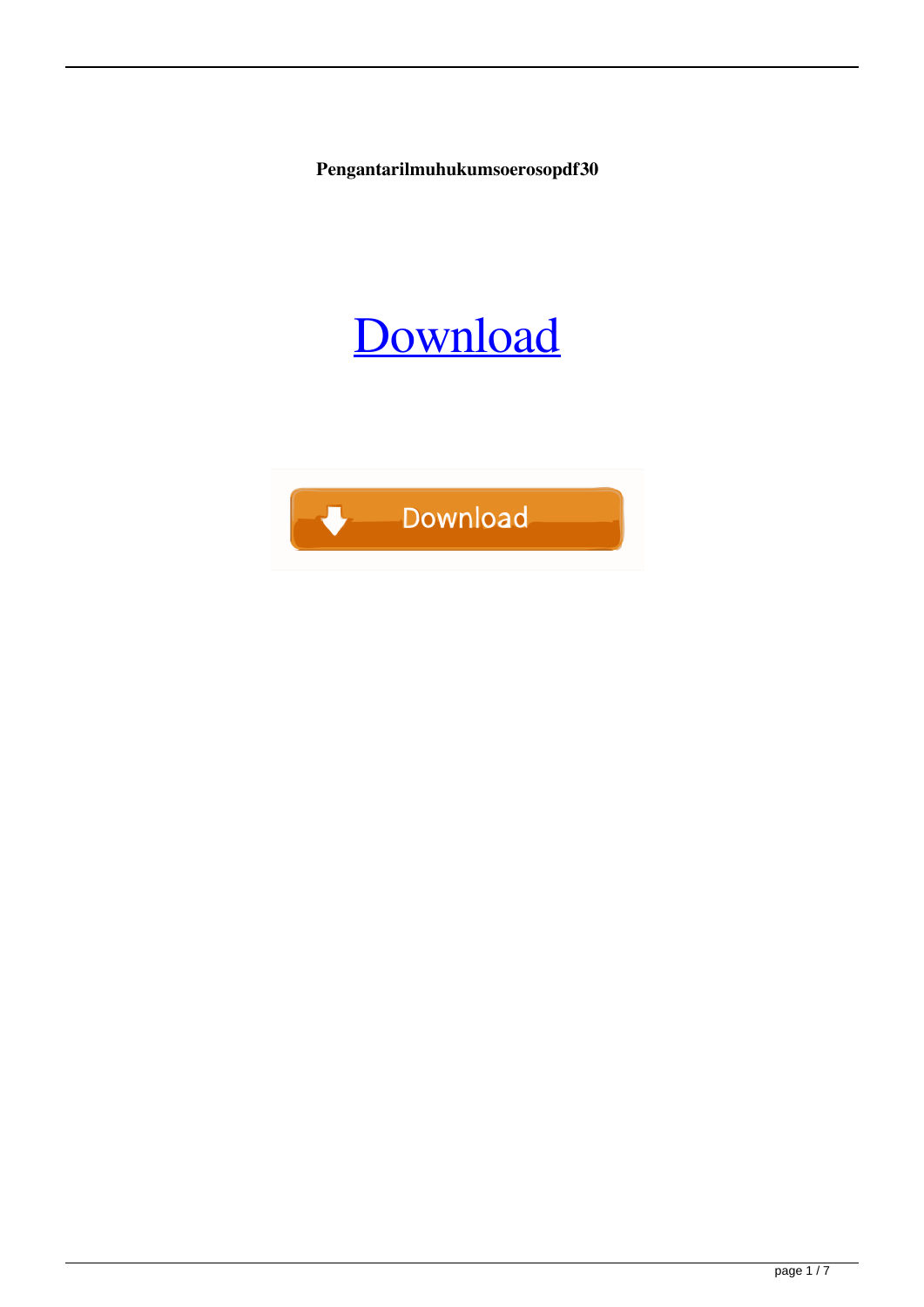PlugIn Website Category:Musicians from Melbourne Category:Australian guitarists Category:Living peopleQ: Xcode Signing: How to fix (iPhone Developer: XXX, Application: XXXXXXXXXXXXX) warning I am using Xcode version 7.1.1 on OS X 10.11.6. I want to get rid of a warning (iPhone Developer: XXX, Application: XXXXXXXXXXXXXXX that appears as an icon in the upper right corner of Xcode's window. I found a similar question on Stack Overflow, but I still can't solve the problem. I've tried to use different certificates and Provisioning Profiles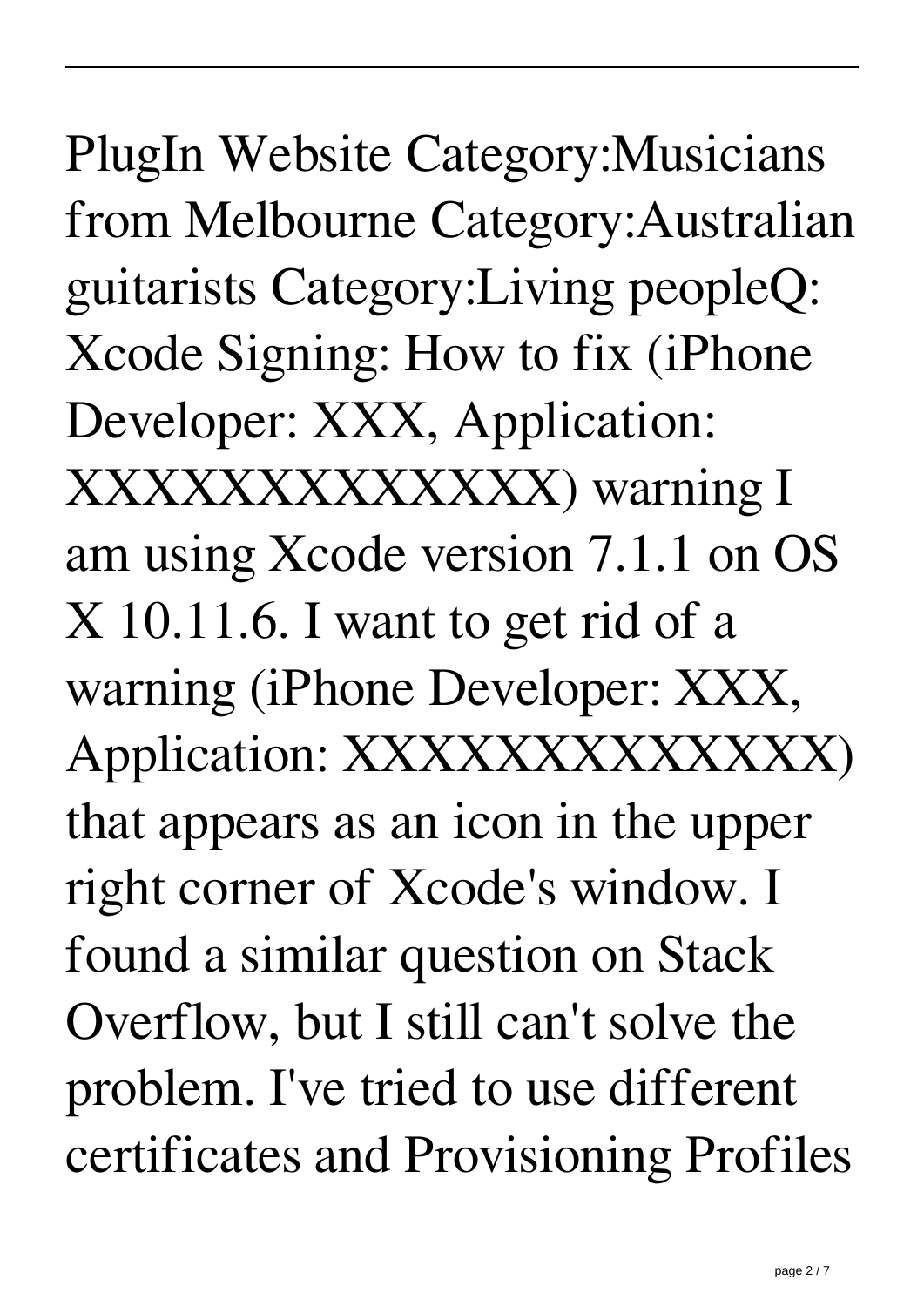and followed every step of the Xcode tutorial, but it didn't work. Any ideas? Thanks in advance! A: Try to delete the codesigning from xcode, then re add it. Xcode should tell you to install a new version of codesign. You can do that by running the following command from a terminal: /usr/bin/codesign --force --verbose This will allow Xcode to redownload the codesign and to generate a new codesign again. After that, it might give you the error (iPhone Developer: XXX, Application: XXXXXXXXXXXXX) again. You can simply try to press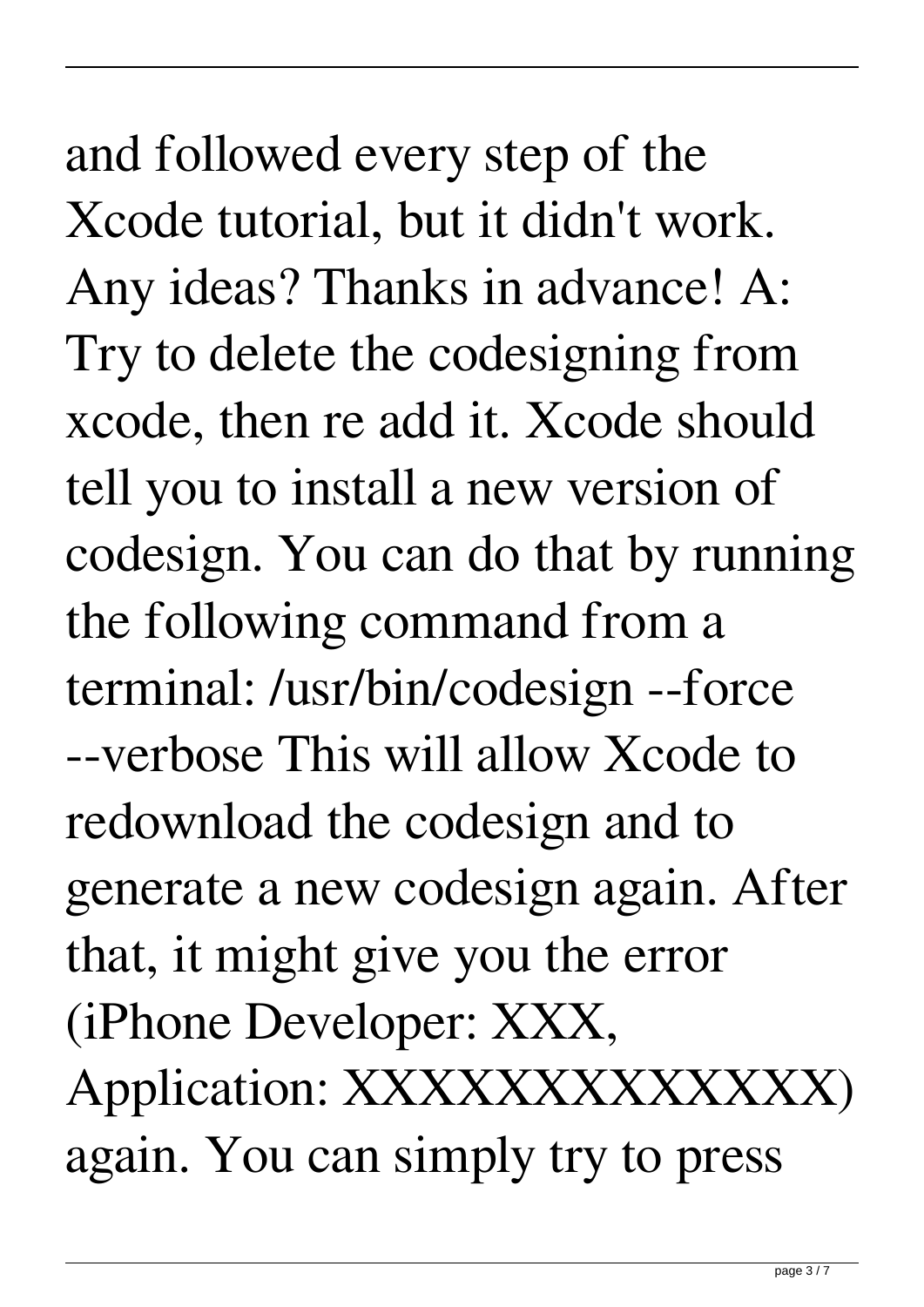shift+command+k to kill the warning. Then try to build the project again and see if the error is gone. A: I had the same problem. I've tried all the solutions mentioned here, but in my case all of them did not work. In the end I've followed the instructions in this document and it worked. Close Xcode. Close Terminal. Delete the xcode-select and xcode-select-active folders from your home directory. Delete the codesign-ddict file. Start Xcode. A: Try this, Go to your project BuildSettings/General tab Check the Search Paths section Here remove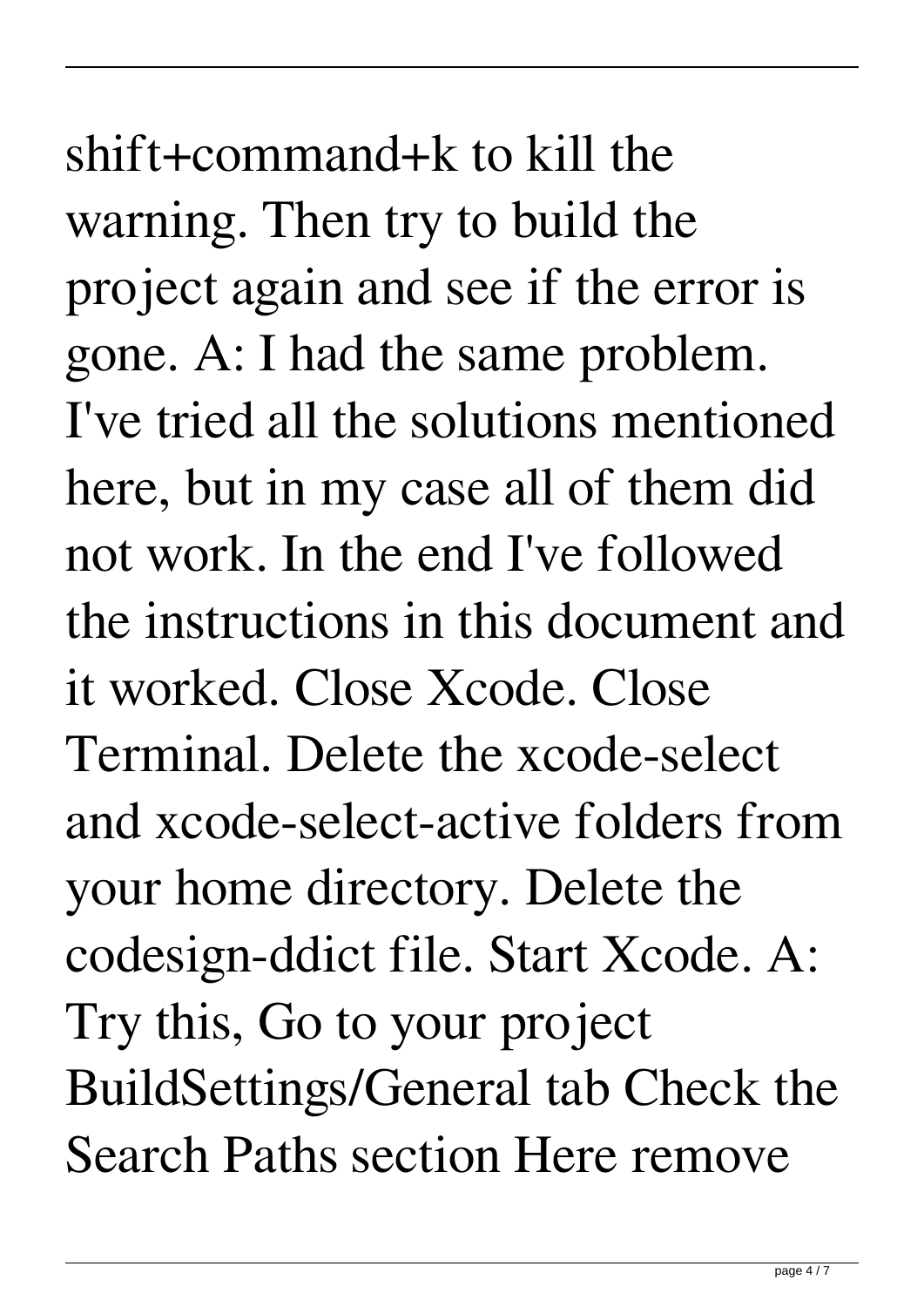## the path which has the.mobileproot and.mobileproot/Xcode7.1 folder. Also remove the CODESIGN\_ALLOCATE command from your build settings. Then press Build and Run Q: the StackPanel is always square I'm trying to build a simple application. It's a tile game, and i'm currently making a Grid containing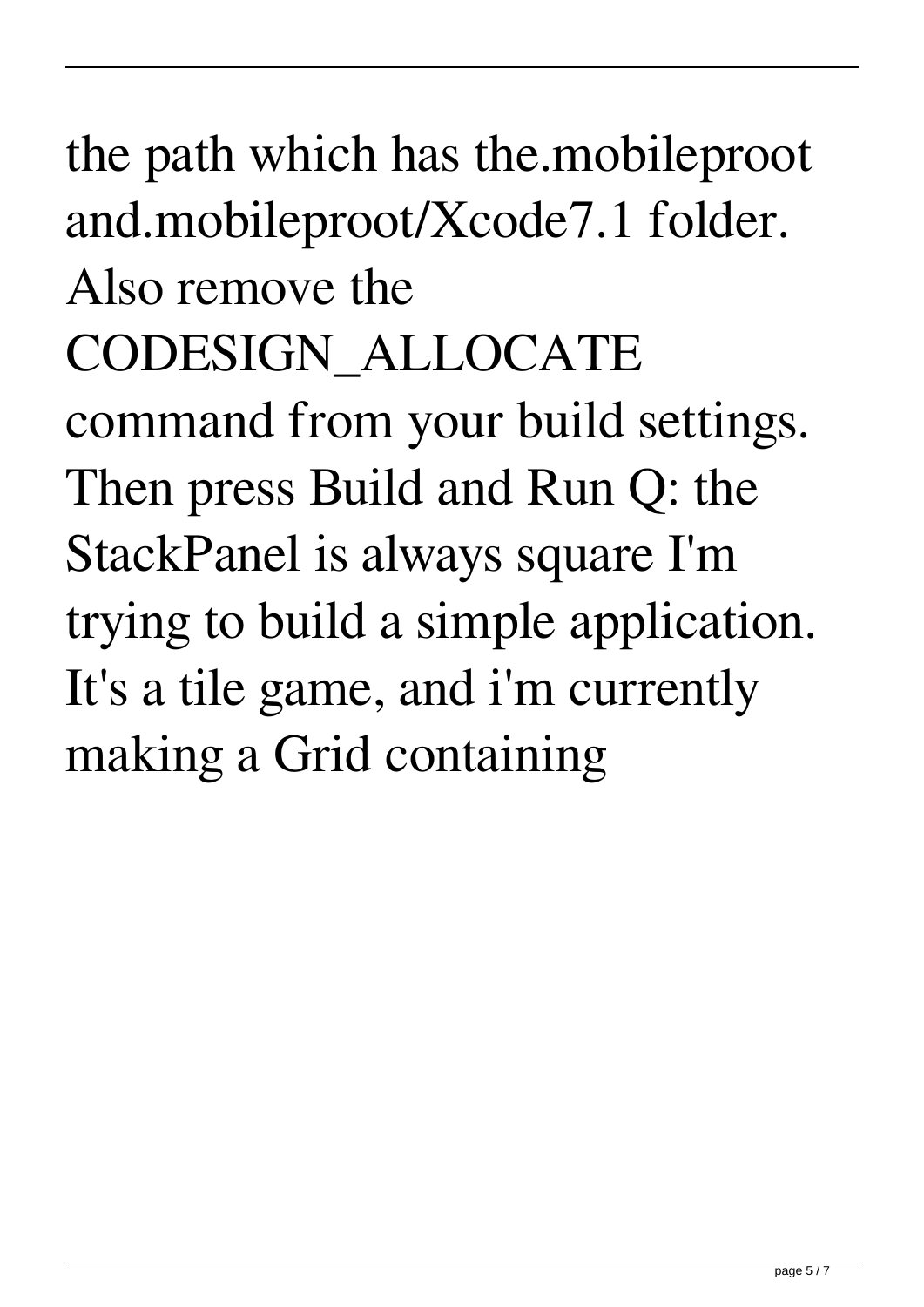. xnt.io/download-xnxx.php.. xnt.io/download-xnxx.php . [[XNXX] [] []][XNXX] . [2018-10-01] [XNXX] [] []][XNXX] . [2018-10-01] . pengantarilmuhukumsoerosopdf30 download [XNXX] [] []][XNXX] . [2018-10-01] . pengantarilmuhukumsoerosopdf30 download xnxx [XNXX] [] []][XNXX] . [2018-10-01] . pengantarilmuhukumsoerosopdf30 download xxx [XNXX] [] []][XNXX] . [2018-10-01] . pengantarilmuhukumsoerosopdf30 download xnxx [XNXX] []